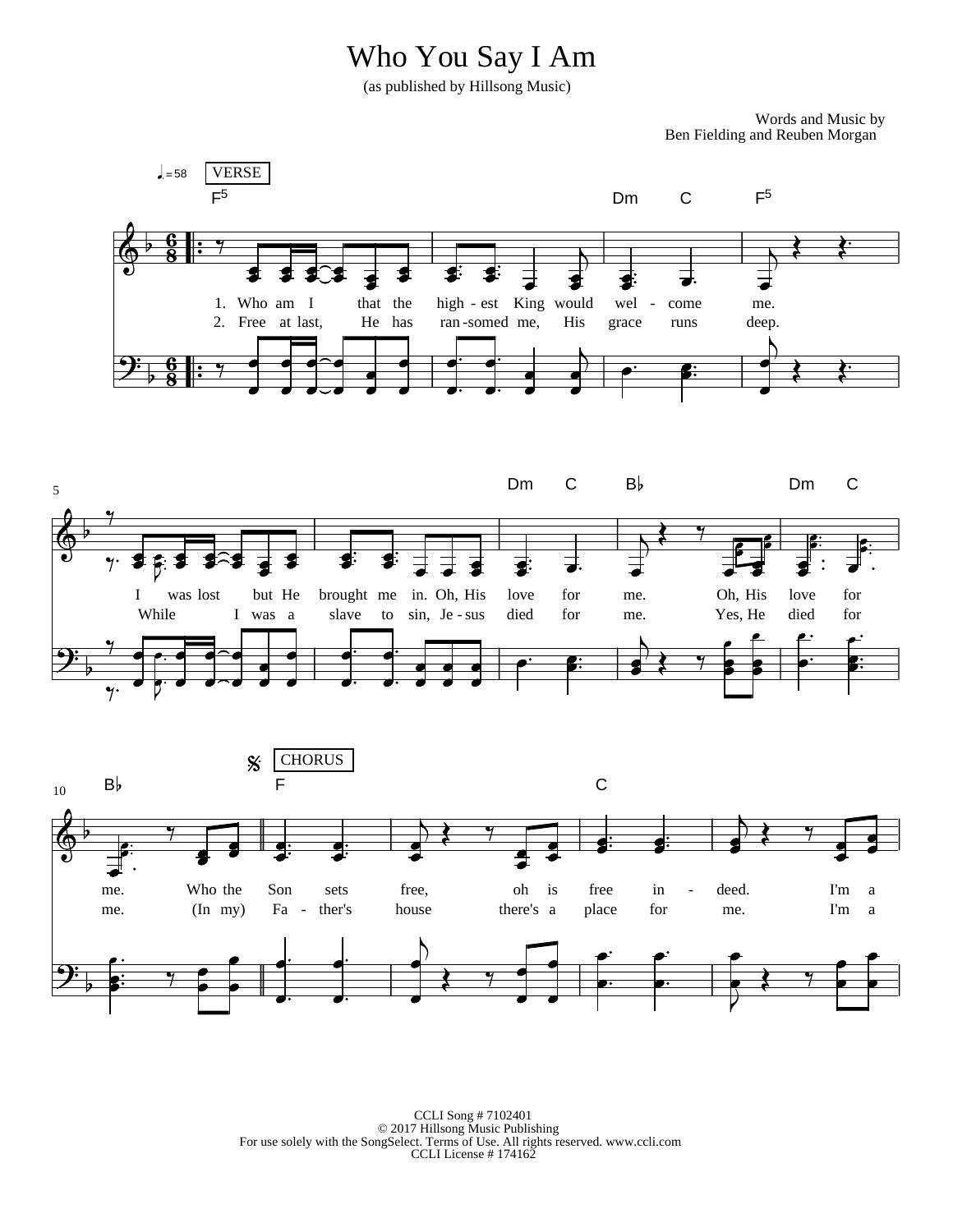Who You Say I Am - 2





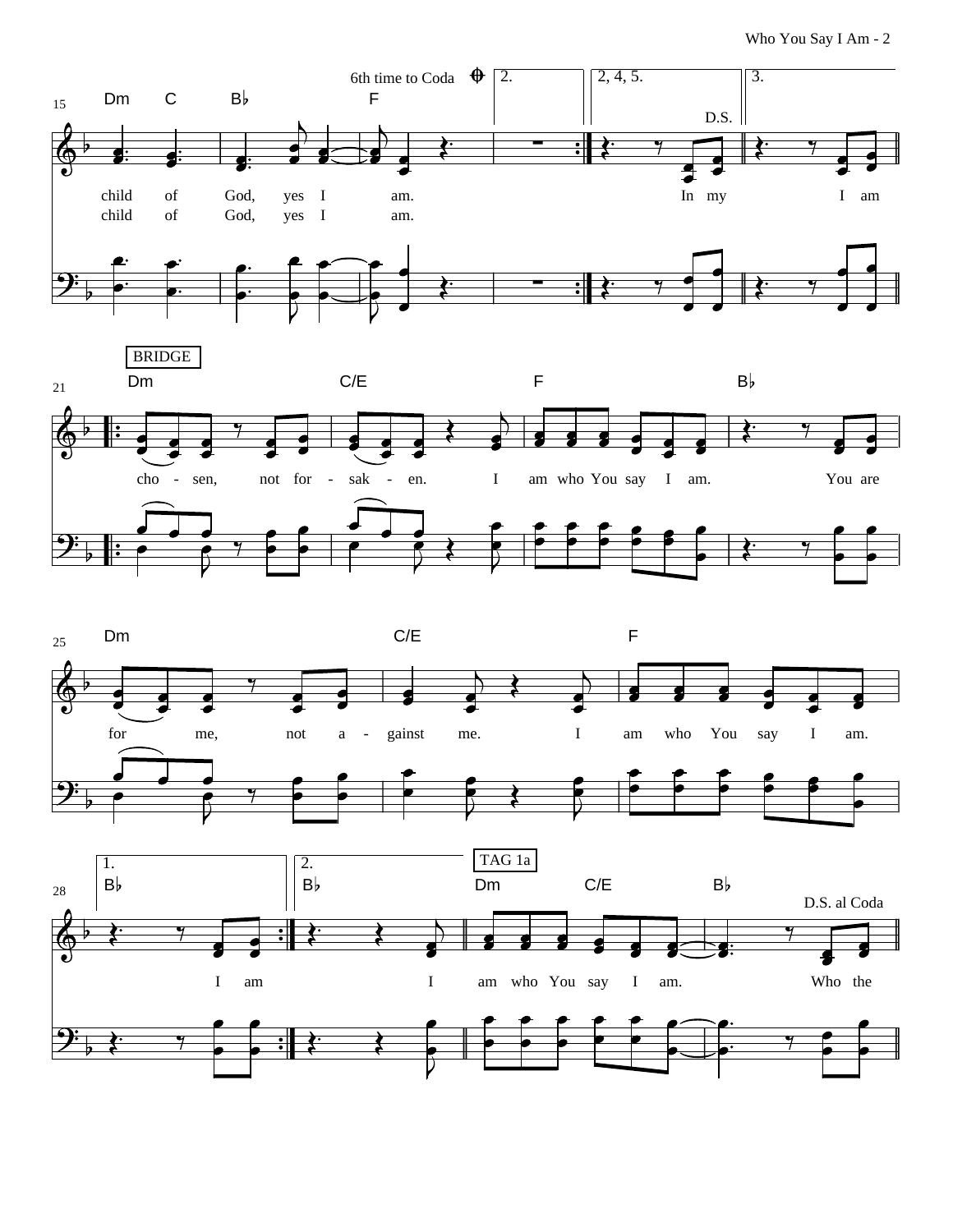Who You Say I Am - 3